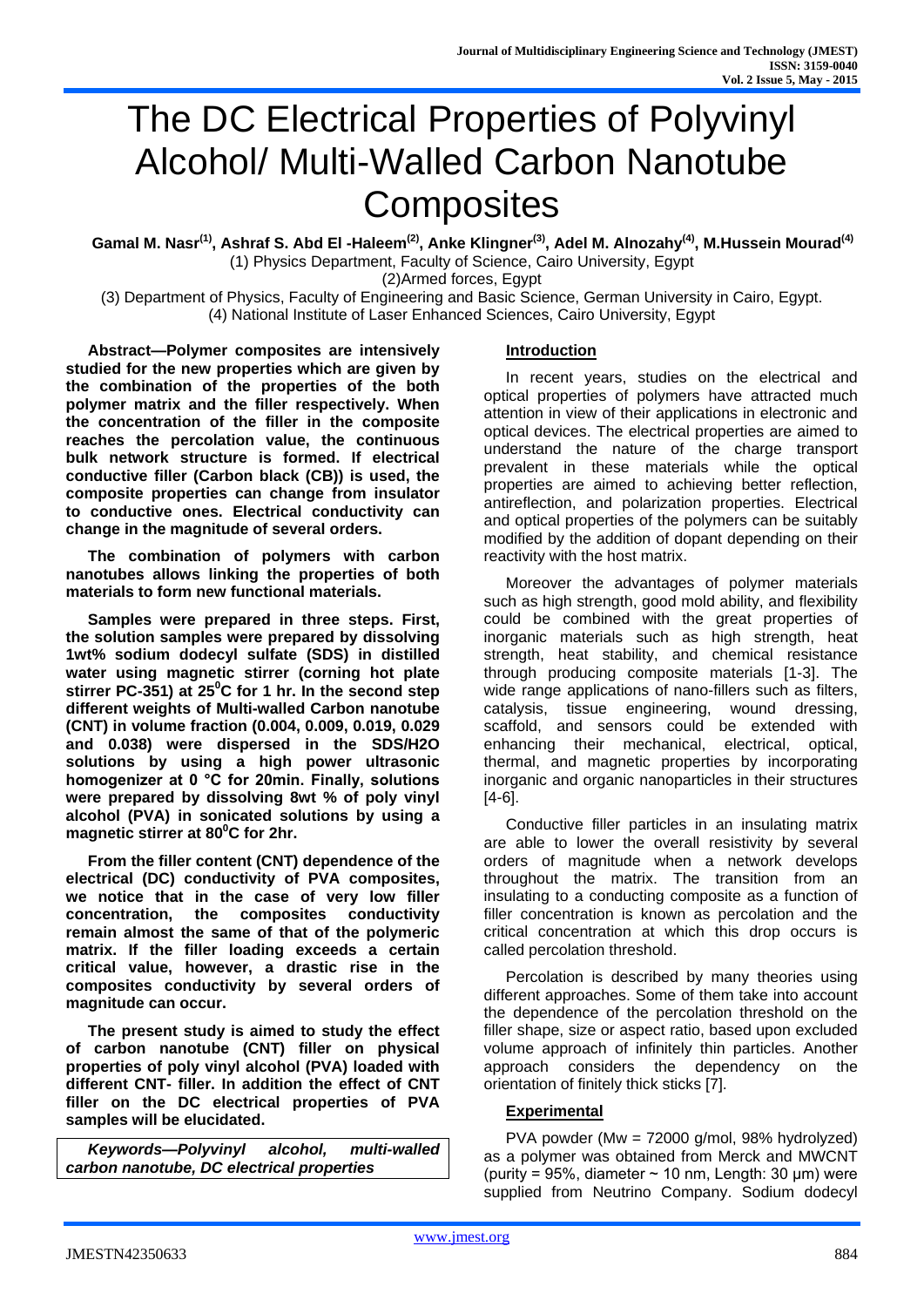sulfate (SDS) was obtained from Sigma-Aldrich. The solvent used for dissolving PVA and PVA/SDS/CNT dispersion was distilled water. All reagents used were of analytical grade and were used as received without further purification.

## *a-) Preparation of Sample*

Solutions were prepared in three steps. First, the solution samples were prepared by dissolving 1wt% SDS in distilled water using magnetic stirrer (corning hot plate stirrer PC-351) at 25 0C for 1 hr. In the second step; different weights of CNT were dispersed in the SDS/H2O solutions by using a high power ultrasonic homogenizer (UP200, Germany) at room temperature for 20min. 8wt% of PVA in sonicated solutions by using a magnetic stirrer at  $80^{\circ}$ C for 2hr. The calculated CNTs concentrations in each composition of any sample are listed in Table 1.

#### **Table 1: Concentrations of CNT, SDS, and PVA in the mixed solutions**

|              | Mass in 100ml $H_2$ 0 |     |                         | <b>CNT</b>                    |
|--------------|-----------------------|-----|-------------------------|-------------------------------|
|              |                       |     | PVA(mg) SDS(mg) CNT(mg) | <b>Mass ratio</b><br>$(wt\%)$ |
| CNT-0        | 8000                  | 920 | O                       | O                             |
| <b>CNT-1</b> | 8000                  | 920 | 90                      | 1                             |
| <b>CNT-2</b> | 8000                  | 920 | 180                     | $\mathcal{P}$                 |
| CNT-4        | 8000                  | 920 | 360                     | 4                             |
| CNT-6        | 8000                  | 920 | 540                     | 6                             |
| CNT-8        | 8000                  | 920 | 720                     | 8                             |

### *b-) Measurement and Characterization*

The dc measurements were calculated using PASCO scientific model 1030A HIGH VOLTAGE SUPPLY and KEITHLY model 614 *ELECTROMETER (Figure 1).*



## **Figure (1): Diagram of the circuit used for the measurements of the DC electrical conductivity.**

D.C.: power supply (up to 1 KV), S: Sample, Sh: Metallic shield, A: D.C. Electrometer, V: D.C. Voltmeter.

## **Results and discussion**

# **Electrical properties of PVA – loaded Carbon nanotube Composites**

## *a- Carbon black loading [8]*

As a member of the functional composite materials family, an electrically conductive polymer composite comprised of conductive fillers (e.g. graphite, metal powder or carbon black) and an insulating polymer matrix plays an important role in modern industries owing to its advantages of light weight, good process ability, chemical stability, cost, effectiveness and easy regulation of electrical conductivity and mechanical performance within a wide range [9,10].

With respect to the mechanism of conductivity, usually two considerations must be made. One deals with the formation of electrical paths through the composite, and the other looks into movement details of electrons along the electrical paths. Both mechanisms are highly dependent on the filler content [8].

Figure (2) represents the filler content (carbon nanotube) dependence of the electrical (dc) conductivity of PVA composites. In the case of very low filler concentration, the composites conductivity remains almost the same as that of the polymeric matrix.



## **Figure (2): Filler content (CNT) dependence of the electrical (dc) conductivity of PVA composites.**

If the filler loading exceeds a certain critical value, however, a drastic rise in the composites conductivity by several orders of magnitude can occur (Figure (2)). Meaning that at least one conductive network is formed. The subsequent change in electrical conductivity with a further increase in filler volume fraction takes place again rather slowly.

In order to model such an S- shaped conductivity versus filler content curve, many theoretical treatments have been proposed; in all of these cases the critical filler volume fraction necessary to support a continuous electrical path in the composite received special attention [11].

It can be concluded from the literature, (as suggested by M.Q. Zhang [8]), that a model which is able to describe the electrical conductivity of a composite might be at least of the form:

 $\sigma = f(V, \sigma_0,$  " filler arrangement") (1)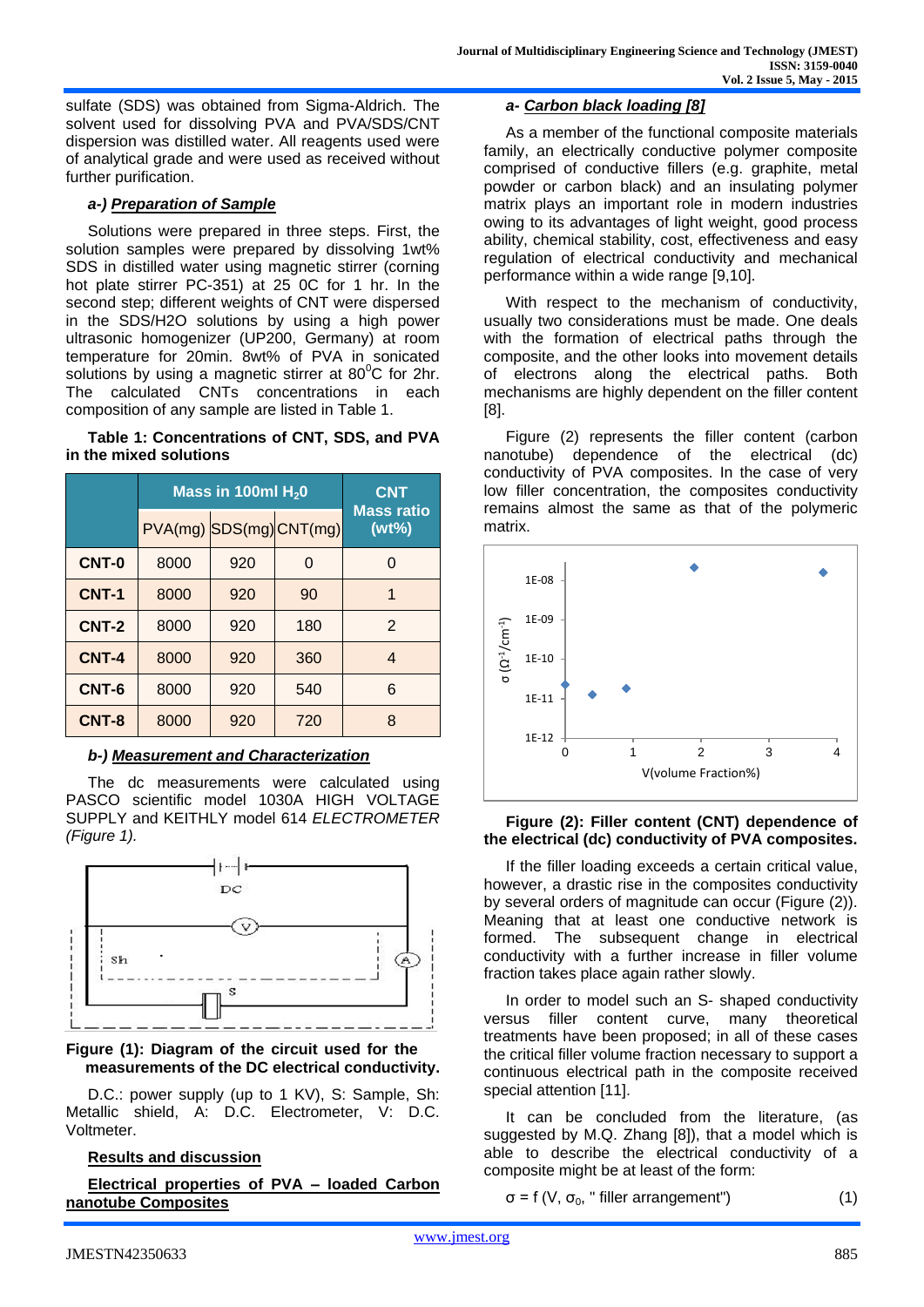Where V the filler volume fraction and  $\sigma_0$  the filler conductivity.

By considering the electrical conduction model, a two- phase composite system is employed and its electrical conductivity is written as:

$$
\sigma = \sigma_{\rm p}^{\rm G} \sigma_{\rm S}^{\rm 1-G} \tag{2}
$$

With

 $\sigma_{p} = V \sigma_{0} + (1-V) \sigma_{m}$  (3)

$$
\sigma_{\rm s} = [ \text{ V/ } \sigma_{0} + (1-\text{V}_{0})/\sigma_{\rm m} ]^{-1}
$$
 (4)

Where  $\sigma_{\rm m}$  denotes the matrix conductivity,  $\sigma_{\rm p}$  and  $\sigma_s$  are the conductivity of the composite in the limiting cases of parallel and series concentration, respectively, and G is a distribution function that has the value of (1) for the parallel and (0) for the serial model Figure (3).



## **Figure (3): The electrical conduction model proposed for a two-phase composite: (a) Parallel model, (b) Serial model.**

It is clear that G reflects the contact probability of fillers to form conductive networks, and it concerns the relative filler arrangement as well as other microscopic details of the composite. As long as the measure of G is obtained, the composite electrical conductivity can be deduced from equation (3), which coincides factually with the same function form as proposed by equation (1).

For the convenience of evaluation, the fillers are assumed to be spherical particles of identical diameter, D, distributing in the matrix in the form of a face centered cubic (fcc) structure Figure (4a).



**Figure (4): The fillers are assumed to be spherical particles of identical diameter D, (a) distributing in the matrix in the form of a face centered cubic (fcc)structure, (b) a cross-section of the composites randomly in the x-y plane.**

A cross- section of the composite is randomly sampled in the X-Y plane Figure (4b), the section is divided into small grids (about one-tenth the particle diameter in size) in accordance with the sand box method, in order to measure the fractal dimension [12]. As a simplified but effective method, it is usually possible to obtain information on a complicated system through investigation of a generalized unit cell. In order to relate the macroscopic performance to the filler content and the fractal dimensions, Pitchumani and Yao [12] constructed the polygonal Wigner –Seitz cells of different sites around each fiber in a composite section [12,13]. Which were then represented by an equivalent rectangular cell having the same behavior.

Finally, they yielded a dimensionless generalized unit cell which was only the function of filler volume fraction and relative filler arrangement. Applying their results to the case here, a simplified description of the generalized filler fraction of dimensionless diameter D can be expressed as follows:

$$
L = \left(\frac{\pi}{4V}\right)^{\frac{1}{2}} D \tag{5}
$$

**With** 

$$
D = \left(\frac{4V}{\pi}\right)^{\frac{d}{(2d-2)}}\tag{6}
$$

Where L is the size of the square generalized unit cell (Figure 5)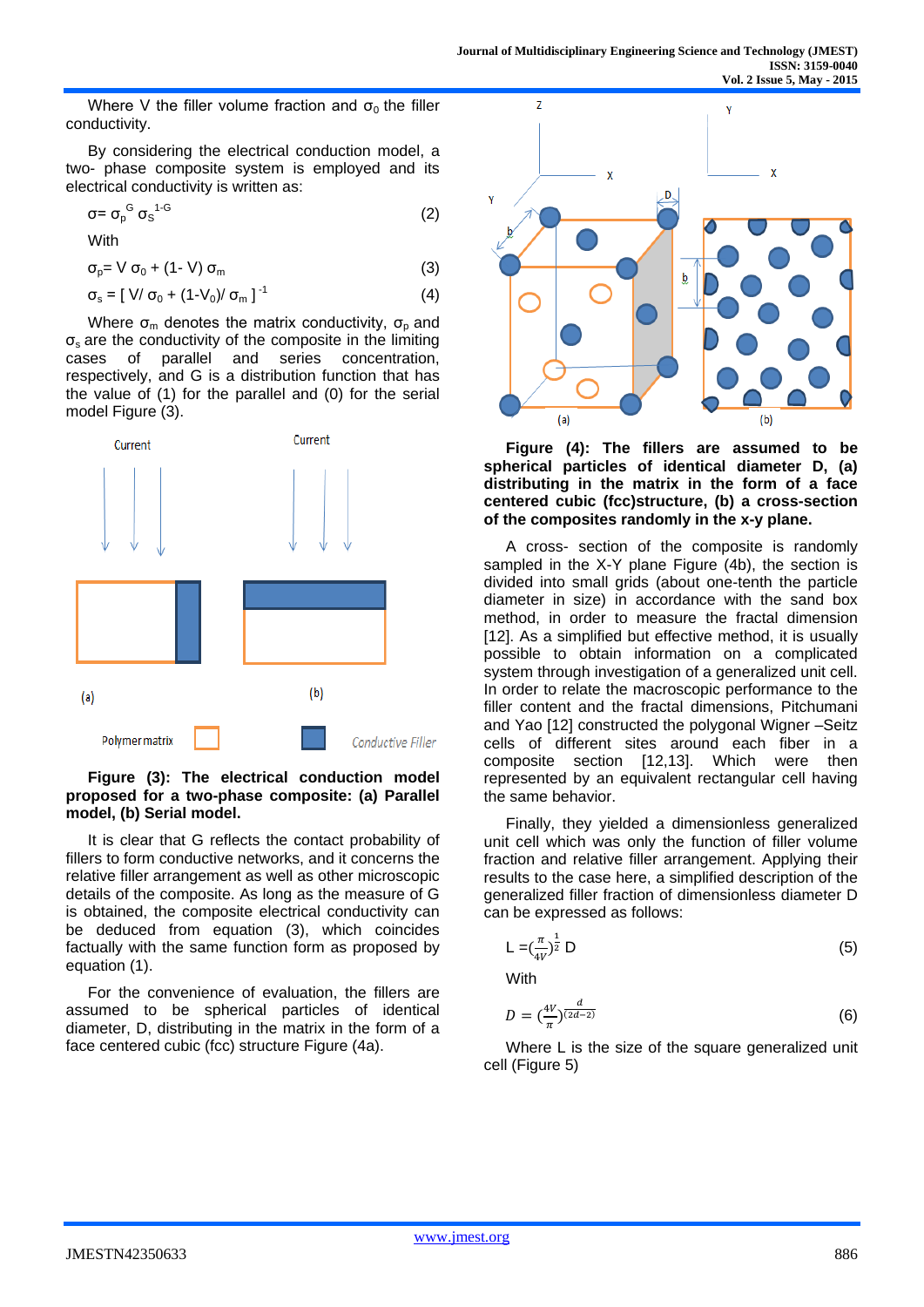

**Figure (5): The size of the square unit cell**

From the above equation (5), one could observe that, for a given volume fraction the total filler amount in a composite filled with small particles is always larger than in one filled with large particles, usually meaning that the contact possibility of the larger properties is rarer.

An important enlightenment is that the probability of the conductive network formation might be exponentially related to the filler content.

Considering the meaning of L implied by Figure (5), the expression for G appearing in equation (2) is written as:

$$
G = V^{aL} \tag{7}
$$

Where "a" is defined as a material factor that will be suggested as a value which give a best fit with the experimental value.

The dependence of the composite's conductivity on filler volume fraction can be evaluated from equation (2) as long as proper value of "a" is known.

The previous model will be examined with our measured results with suitable choice for the fitting parameter e.g

σ (CNT) =  $10^4$  Ω<sup>-1</sup> Cm<sup>-1</sup>, σ (polymer)= $10^{-15}$  Ω<sup>-1</sup> Cm  $^{-1}$  and filler diameter =10 nm.

Using equation (2) and the above data, the numerical expression of composite conductivity can be obtained. On the trial basis, 0.2 is found to be an approximate value of the material factor "a" in equation (7).

Figure (6) shows the results of CNT filler/PVA composites. The critical volume fraction,  $V_c$  is determined by the conventional method i.e the peak position of  $\frac{dlog\sigma}{dV}$ in the drastically increasing regime.

It becomes evident, that the  $\sigma$  –V curves describe the known S shaped relation very well.

In fact, the conductive behavior of a composite material manufactured by a given processing technique is basically controlled by two types of factors:



**Figure (6): The results of CNT filler/PVA composites.**

### The critical volume fraction,  $V_c$  is determined **by the conventional method.**

(1) A geometrical factor (including filler dimension, morphology, packing density and relative arrangement).

(2) A material factor (accounting for the filler and matrix species, macroscopic and microscopic properties, filler- matrix compatibility).

Both of these factors are related to and affect each other. This explains why some composites filled with different species of conductive particles of similar dimensions have quite different critical volume fractions.

#### **b***. Current Density – Electric field Characteristics*

Figure (7) represent the current density "J" as a function of the applied electric field, E, measured for nano- filler carbon black loaded PVA vulcanizes.

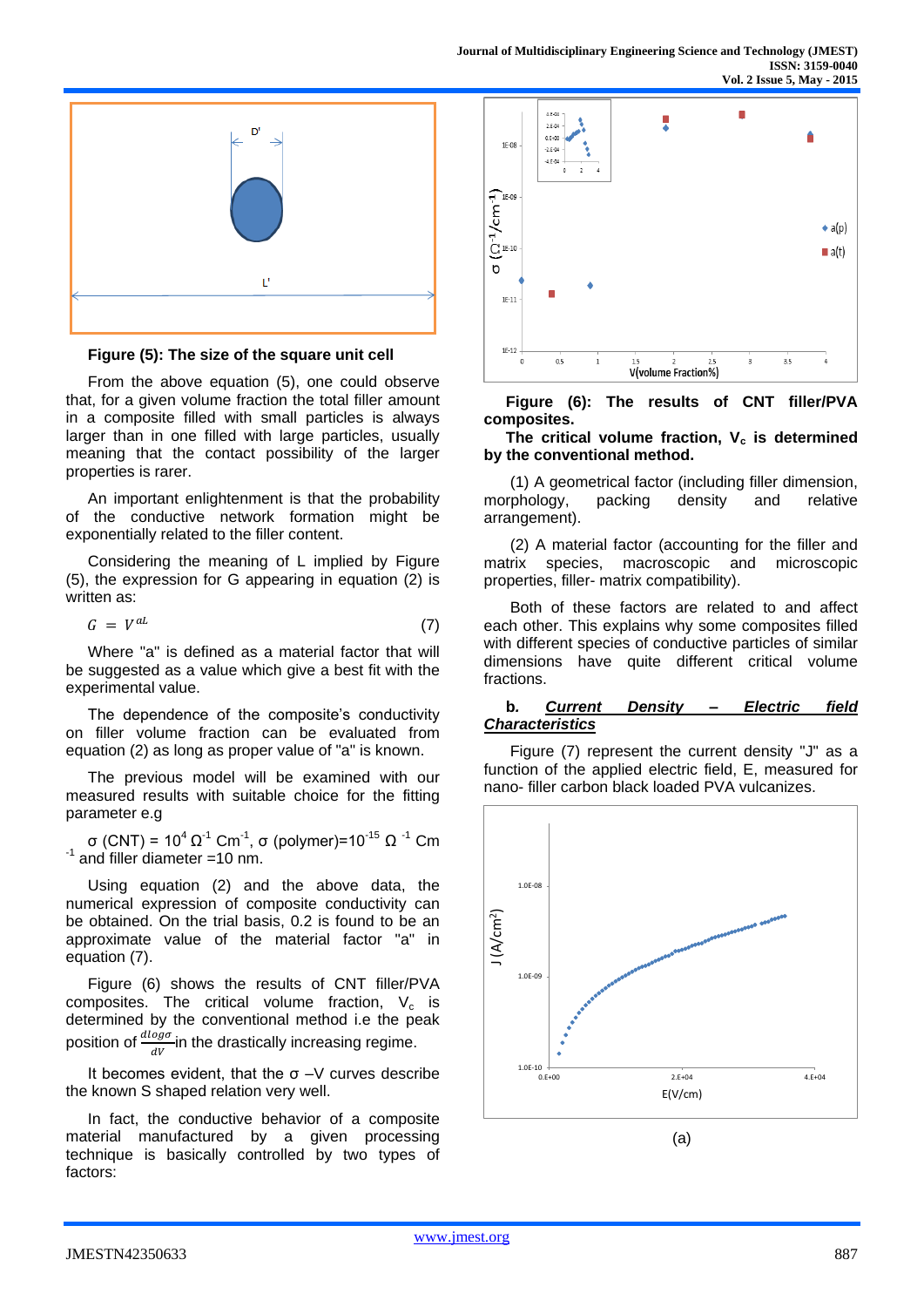













**Figure (7a-f): The current density, J, as a function of the applied electric field, E, measured for nano- filler carbon black loaded PVA vulcanizes.(a=(pure), b=(0.004), c=(0.009), d=(0.019), e=(0.029), f=(0.038))**

All the J-E curves exhibit linear current voltage relation at low current density ranges, the J-E curves deviate from the linear relation and the current density shows saturation – such behavior could be fitted by an empirical equation of the form:

$$
J = J_0 \sinh\left(\frac{beE}{2KT}\right) \tag{8}
$$

Where  $J_0$  is a fitting parameter, its value depends on the concentration of the carbon nanotube, e is the effective electronic charge, K is Boltzman' constant, T is the ambient temperature and b is the average distance between two adjacent potential wells which